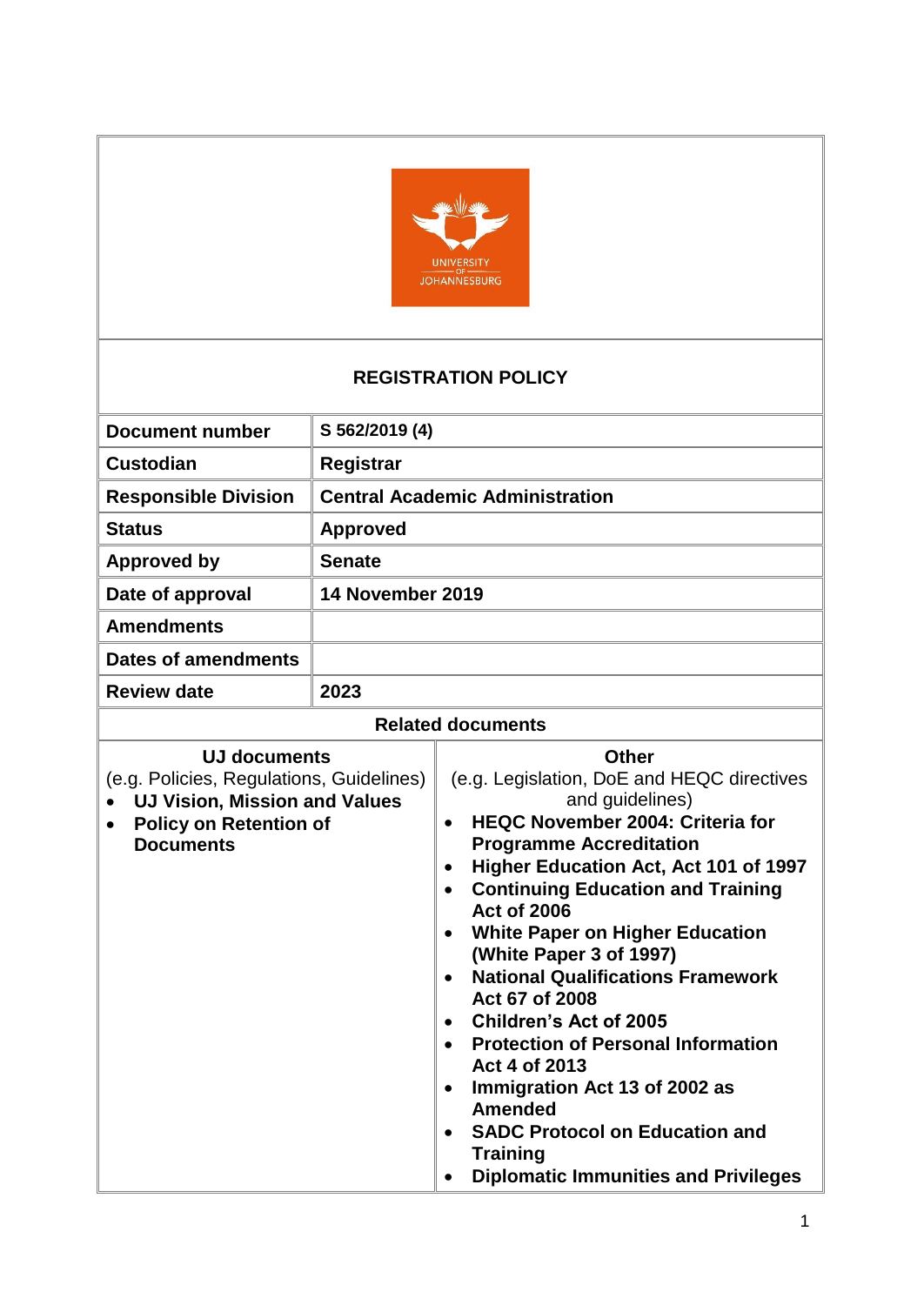|                                                                                                                                                                                                                                                                                                                                                                                                                                                                       | Act 37 of 2001<br>Refugees Act 130 of 1998                                                                                                                                                                                                                                                                                                     |
|-----------------------------------------------------------------------------------------------------------------------------------------------------------------------------------------------------------------------------------------------------------------------------------------------------------------------------------------------------------------------------------------------------------------------------------------------------------------------|------------------------------------------------------------------------------------------------------------------------------------------------------------------------------------------------------------------------------------------------------------------------------------------------------------------------------------------------|
| <b>Stakeholders affected by this</b><br>document (units and divisions that<br>should be familiar with it).<br>(e.g. Policies, Regulations, Guidelines,<br>Contracts)<br><b>Academic Regulations</b><br><b>Admission Policy</b><br><b>Assessment Policy</b><br><b>Development and Evaluation of</b><br>learning materials Policy<br><b>Policy on People with</b><br><b>Disabilities</b><br><b>Teaching and Learning Policy</b><br><b>Higher Degrees Administration</b> | <b>Executive and Vice-Deans</b><br>$\bullet$<br><b>Heads of Academic Departments</b><br>$\bullet$<br><b>Heads of Faculty Administration and</b><br>$\bullet$<br><b>Faculty Officers</b><br><b>Senior Director: Central and Academic</b><br>$\bullet$<br><b>Administration</b><br>All employees working on the student<br>administration system |
| Website address of this document:                                                                                                                                                                                                                                                                                                                                                                                                                                     | www.intranet.uj.ac.za                                                                                                                                                                                                                                                                                                                          |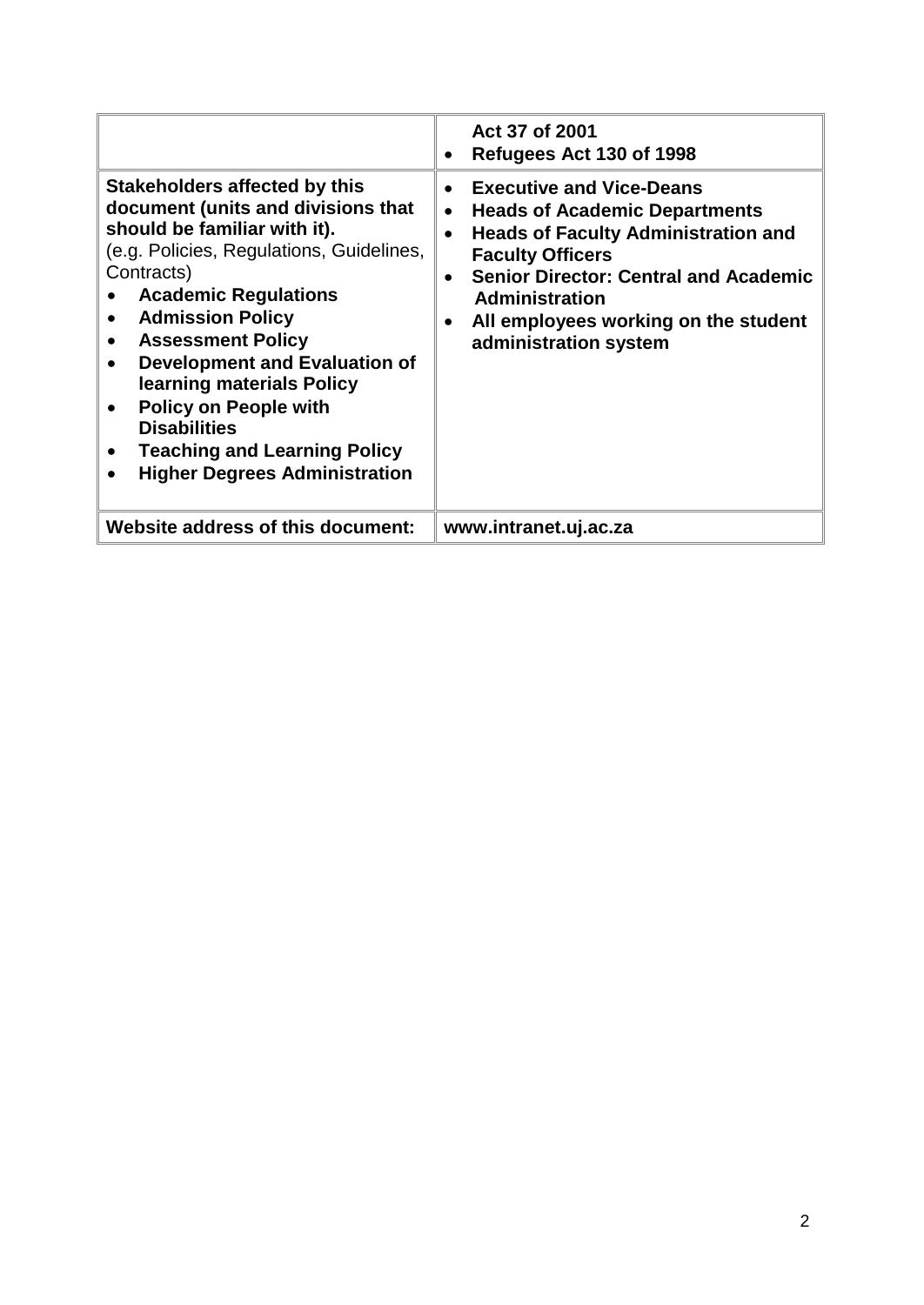# **TABLE OF CONTENTS**

| $1_{-}$        |     |  |
|----------------|-----|--|
| 2.             |     |  |
| 3.             |     |  |
| 4.             |     |  |
| 5.             |     |  |
| 6.             |     |  |
|                | 6.1 |  |
|                | 6.2 |  |
|                | 6.3 |  |
|                | 6.4 |  |
|                | 6.5 |  |
|                | 6.6 |  |
|                | 6.7 |  |
|                | 6.8 |  |
|                | 6.9 |  |
| 7 <sub>1</sub> |     |  |
| 8.             |     |  |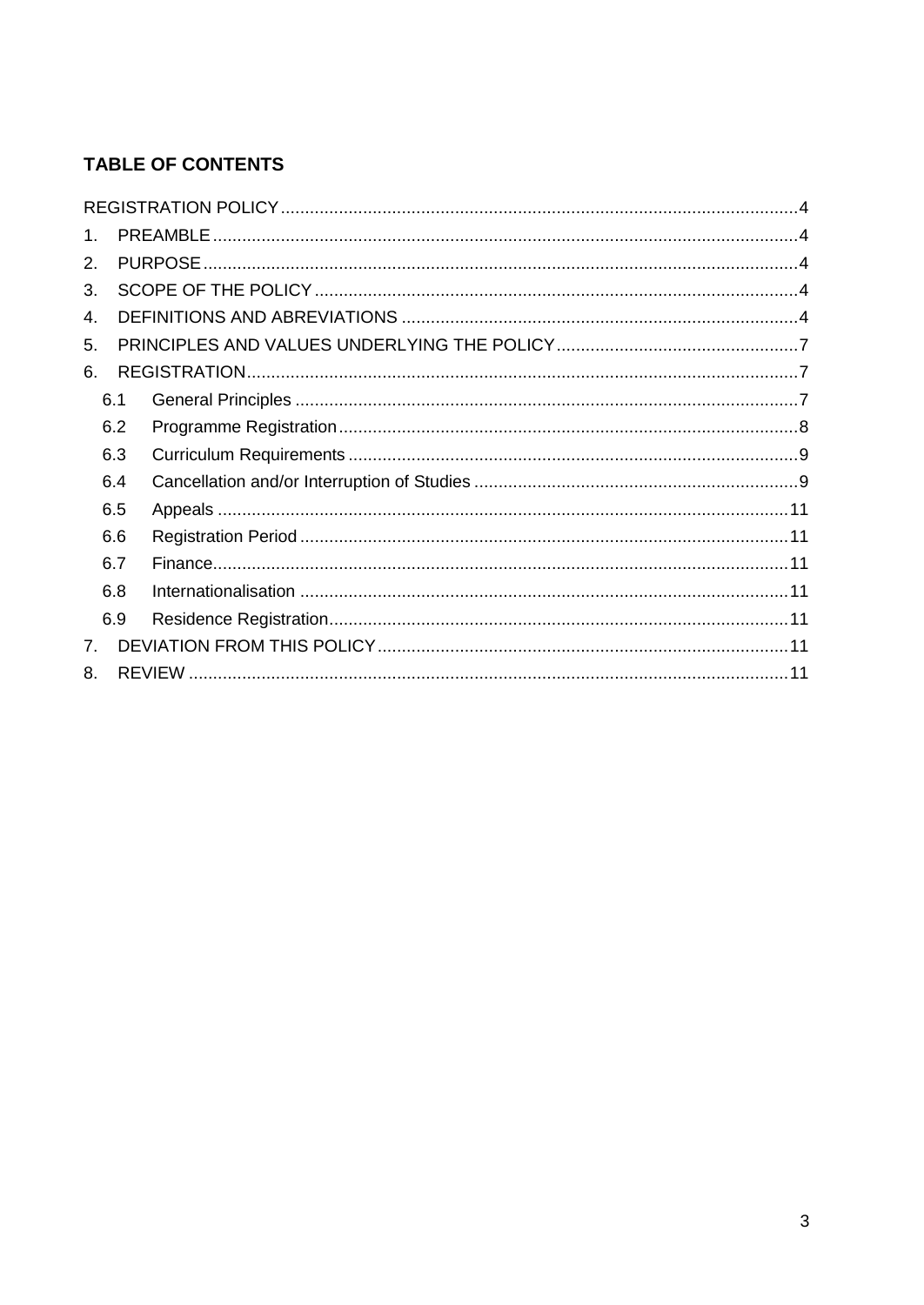## **REGISTRATION POLICY**

### <span id="page-3-1"></span><span id="page-3-0"></span>**1. PREAMBLE**

In pursuit of its vision of being an international university of choice, anchored in Africa, dynamically shaping the future, the University of Johannesburg (the University) is committed to the sustained excellence of its academic programmes and to providing a process for the management of registrations that complies with the principles of sound corporate governance and data protection.

Other policies pertaining to the Registration Policy are the University of Johannesburg (UJ) Academic Regulations, Admissions, Residence, Finance, Internationalisation, Graduation, and Timetable policies. These policies will be referred to in the content below.

### <span id="page-3-2"></span>**2. PURPOSE**

This policy document sets out the requirements for and provides a guideline applicable to the registration of students at the University.

#### <span id="page-3-3"></span>**3. SCOPE OF THE POLICY**

This Policy applies to student registrations for qualifications offered at the University, taking into account the requirements of the *Higher Education Act 101 of 1997*, the *National Qualifications Framework Act 67 of 2008,* and other relevant sub-frameworks and qualification-specific requirements.

This Policy applies to all programmes offered by the University, and to all applicants and students.

### <span id="page-3-4"></span>**4. DEFINITIONS AND ABREVIATIONS**

| <b>CEP</b>     | <b>Continuing Education Programme</b>                          |
|----------------|----------------------------------------------------------------|
| <b>CHE</b>     | <b>Council on Higher Education</b>                             |
| <b>DHET</b>    | Department of Higher Education and Training                    |
| <b>DHET EP</b> | <b>DHET Enrolment Plan</b>                                     |
| <b>DIPEM</b>   | Division for Institutional Planning, Evaluation and Monitoring |
| <b>HEI</b>     | <b>Higher Education Institution</b>                            |
| <b>HEMIS</b>   | <b>Higher Education Management Information System</b>          |
| <b>HESA</b>    | <b>Higher Education South Africa</b>                           |
| <b>HEQC</b>    | <b>Higher Education Quality Committee</b>                      |
| <b>HEQSF</b>   | <b>Higher Education Qualification Sub-Framework</b>            |
| <b>MEC</b>     | Management Executive Committee of the University               |
| <b>NQF</b>     | <b>National Qualifications Framework</b>                       |
| <b>PQM</b>     | <b>Programme Qualification Mix</b>                             |

### 4.1 Abbreviations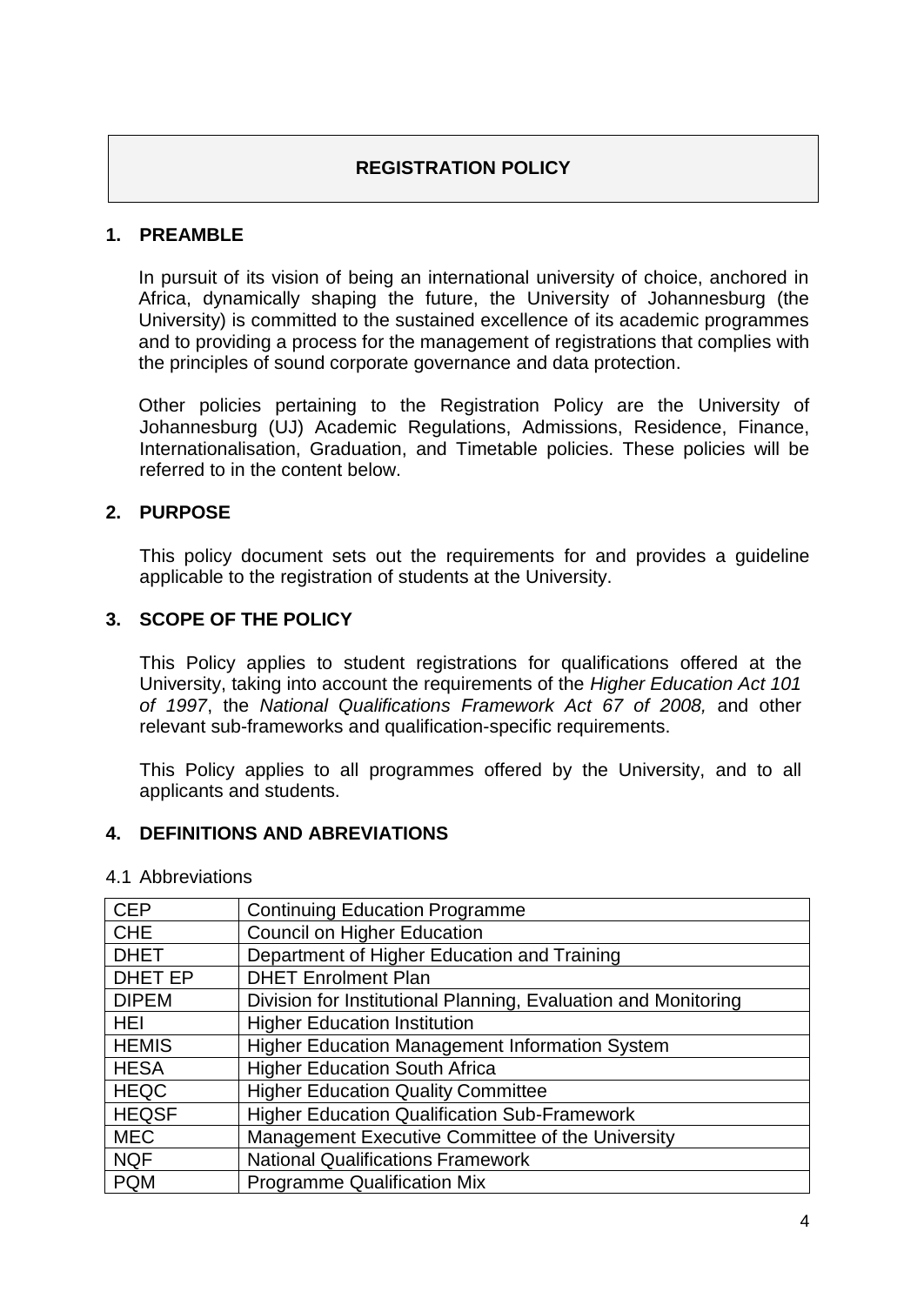| <b>SAQA</b> | South African Qualifications Authority |
|-------------|----------------------------------------|
|             | University of Johannesburg             |
| UJ EP       | UJ Enrolment Plan                      |
|             |                                        |

4.2 For the purpose of this Policy, unless otherwise stated or the context otherwise indicates, the following definitions apply:

| Appeal                                          | In respect of academic exclusion, appeal means an earnest<br>and formal request made in accordance with the provisions<br>of the Academic Regulations to reconsider such decision.<br>exclusion decisions<br>indicated<br>Academic<br>are<br>by the<br>allocation of a number of global result codes including F7<br>(Undergraduate), 7F (Postgraduate), BF (Undergraduate),<br>and DF (Postgraduate).                                                                                                                                                                                |
|-------------------------------------------------|---------------------------------------------------------------------------------------------------------------------------------------------------------------------------------------------------------------------------------------------------------------------------------------------------------------------------------------------------------------------------------------------------------------------------------------------------------------------------------------------------------------------------------------------------------------------------------------|
| Applicant                                       | A person who applies to register for a particular programme<br>offered by the University for a particular academic<br>year/intake if he or she was not registered for that particular<br>programme at the University at the end of the academic<br>year/intake immediately preceding that particular academic<br>year/intake.                                                                                                                                                                                                                                                         |
| Cap                                             | An enrolment cap is a limit to the number of first-time<br>students that may be registered for a qualification. The cap<br>is qualification and study period (1) specific to limit and<br>manage the number of entering students according to the<br>UJ EP and Faculty Detailed Plan.                                                                                                                                                                                                                                                                                                 |
| <b>Continuing Education</b><br>Programmes (CEP) | An institution-approved short learning programme (SLP) or<br>institution-approved whole programme (the latter accredited<br>by HEQC and registered by SAQA). These programmes<br>receive no state funding and upon successful completion,<br>will lead to the award of a qualification, in the case of a<br>whole programme, or a UJ certificate, in the case of an SLP.                                                                                                                                                                                                              |
| <b>DHET Enrolment</b><br>Plan<br>(DHET EP)      | The enrolment plan submitted to DHET by the University,<br>which contains the planned HEMIS headcount and FTE<br>(full-time equivalent) targets at the institutional level per<br>qualification type grouping for a six-year period. The DHET<br>EP includes undergraduate first-time entering headcount<br>targets that the University is required to adhere to. The<br>teaching input grant received in year 'n' by the University is<br>based on the DHET EP for year 'n-2'. The University is<br>required to adhere to within 2% of the teaching input units<br>approved by DHET. |
| Endorsement                                     | The act of saying that you approve of or support something<br>or someone.                                                                                                                                                                                                                                                                                                                                                                                                                                                                                                             |
| <b>Executive Dean</b>                           | The Chief Executive Officer of a Faculty.                                                                                                                                                                                                                                                                                                                                                                                                                                                                                                                                             |
| Faculty                                         | Refers to the primary academic structure for a planned<br>cluster of academic learning and research programmes and<br>qualifications, its substructures as approved by Council, and<br>the employees who perform functions in the academic<br>structure. This includes the College of Business and<br>Economics.                                                                                                                                                                                                                                                                      |
| <b>Faculty Board</b>                            | The decision-making body of a specific faculty.                                                                                                                                                                                                                                                                                                                                                                                                                                                                                                                                       |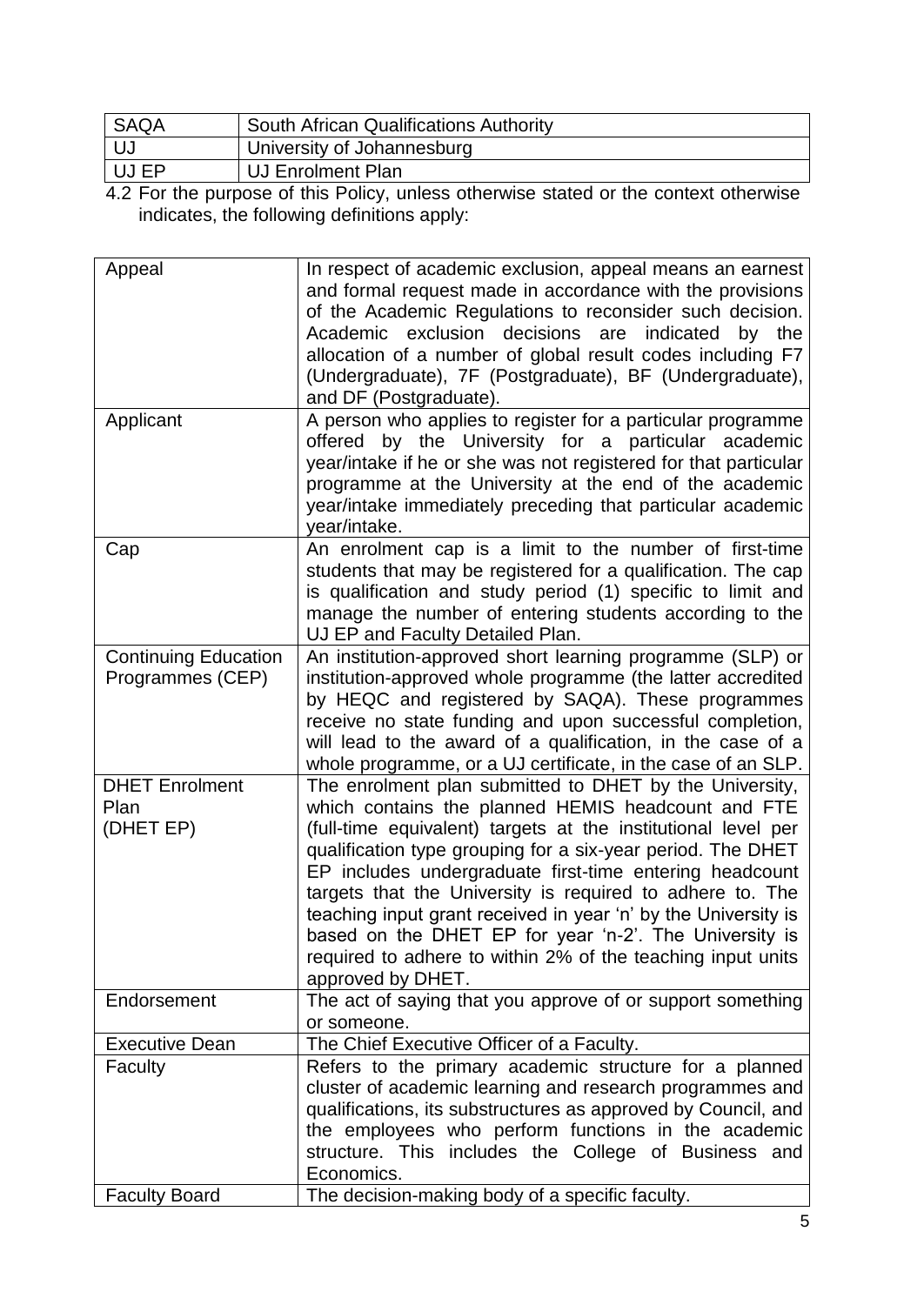| <b>Faculty Detailed Plan</b>                       | An annual plan, approved by the Executive Dean, which<br>faculties submit to DIPEM. This plan contains the HEMIS<br>headcount targets and associated registration targets per<br>programme. Registration targets are set annually in order to<br>achieve the headcount targets as reflected in the UJ EP.<br>first-time<br>Undergraduate<br>entering<br>and<br>international<br>headcount targets are included. Faculties are monitored in<br>the registration period against the targets set in the faculty<br>detailed plan. |
|----------------------------------------------------|--------------------------------------------------------------------------------------------------------------------------------------------------------------------------------------------------------------------------------------------------------------------------------------------------------------------------------------------------------------------------------------------------------------------------------------------------------------------------------------------------------------------------------|
| Guardian                                           | A parent or person who has guardianship in relation to a<br>child as contemplated in terms of section 18 of the<br>Children's Act of 2005.                                                                                                                                                                                                                                                                                                                                                                                     |
| Minor                                              | A child under the age of 18 as defined in the Children's Act<br>of 2005.                                                                                                                                                                                                                                                                                                                                                                                                                                                       |
| Online programme                                   | A mode of provision, based primarily on a set of teaching<br>and learning strategies (or educational methods) that can be<br>used to overcome special and/or transactional distance<br>between educators and students and it utilises a computer<br>network to present or distribute some educational content.<br>Online programmes are equivalent to on-campus contact<br>programmes in terms of admission criteria and overall<br>workload.                                                                                  |
| Pipeline qualification                             | A qualification that is being phased out within a particular<br>timeframe. It affords the student currently in the qualification<br>the opportunity to complete the qualification.                                                                                                                                                                                                                                                                                                                                             |
| Policy                                             | The Registration Policy.                                                                                                                                                                                                                                                                                                                                                                                                                                                                                                       |
| Programme                                          | A purposeful and structured set of learning experiences<br>leading to a qualification that comprises a set of credit-<br>bearing, level-pegged modules at particular NQF levels. In<br>an outcomes-based system, programmes are designed to<br>enable students to achieve<br>predetermined exit-level<br>outcomes.                                                                                                                                                                                                             |
| Programme and<br><b>Qualification Mix</b><br>(PQM) | A list, with relevant details, of all approved qualifications and<br>majors/fields of specialisation offered at UJ. The PQM is<br>updated as qualifications are accredited.                                                                                                                                                                                                                                                                                                                                                    |
| Prospective student                                | An applicant who is considering attending a particular<br>programme at UJ but has not yet been registered.                                                                                                                                                                                                                                                                                                                                                                                                                     |
| Qualification                                      | certification<br>The<br>formal<br>recognition and<br>learning<br>of<br>outcomes by an accredited provider as reflected in the<br>degrees that the provider confers, and the diplomas and<br>certificates it awards, in respect of subsidised or non-<br>subsidised academic programmes.                                                                                                                                                                                                                                        |
| <b>Registration / Register</b>                     | Enrolling as a student in a particular programme for a<br>particular academic year/intake on the date and at the time<br>captured on the University's electronic<br>student<br>as                                                                                                                                                                                                                                                                                                                                              |
|                                                    | administration system.                                                                                                                                                                                                                                                                                                                                                                                                                                                                                                         |
| Registrar                                          | The University's Registrar.                                                                                                                                                                                                                                                                                                                                                                                                                                                                                                    |
| Registration<br>requirements                       | Requirements with which an applicant/student must comply<br>before he or she can be registered as a student for a                                                                                                                                                                                                                                                                                                                                                                                                              |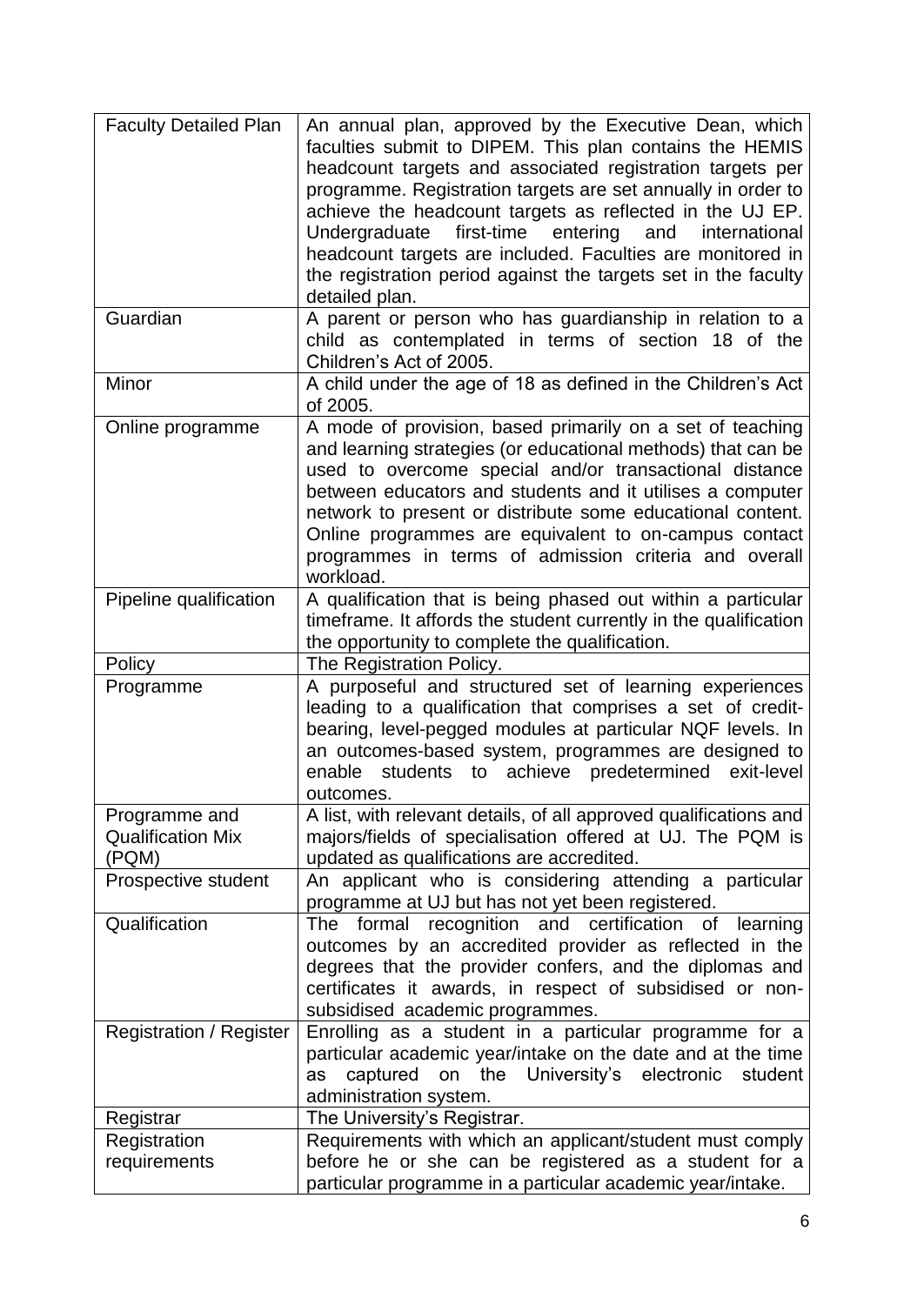| Senate                              | Senate is the academic statutory structure in accordance<br>with section 28 of the Higher Education Act of 1997 as well<br>as sections 19-28 of the UJ Statute. Senate is accountable<br>to Council for all the teaching, learning, research and other<br>academic functions and activities of the University and all<br>other functions delegated or assigned to it by Council.                                                                                                                          |
|-------------------------------------|-----------------------------------------------------------------------------------------------------------------------------------------------------------------------------------------------------------------------------------------------------------------------------------------------------------------------------------------------------------------------------------------------------------------------------------------------------------------------------------------------------------|
| <b>UJ Enrolment Plan</b><br>(UJ EP) | The annual enrolment plan to which the University is<br>required to adhere. The UJ EP is aligned to the DHET<br>enrolment plan, approved by Senate and contains the<br>planned HEMIS headcount targets at the institutional level<br>per faculty per qualification type grouping and per<br>attendance mode. The UJ EP includes headcount targets<br>for international and first-time entering students per faculty<br>and a list of contextual factors are taken into account in the<br>annual planning. |
| <b>UJ Statute</b>                   | The Institutional Statute of the University published in<br>accordance with Section 33(1) of the Higher Education Act<br>of 1997.                                                                                                                                                                                                                                                                                                                                                                         |
| University/ UJ                      | The University of Johannesburg.                                                                                                                                                                                                                                                                                                                                                                                                                                                                           |

### <span id="page-6-0"></span>**5. PRINCIPLES AND VALUES UNDERLYING THE POLICY**

- The University of Johannesburg encourages and inspires free, independent and critical thought aimed at developing a better future for UJ and society.
- Through facilitating open, respectful and meaningful dialogue, UJ encourages an inclusive environment that embraces diversity.
- UJ is dynamic, progressive, responsive and innovative in its endeavour to provide access to global academic excellence and to promote the common good in a sustainable way.
- UJ nurtures and actively promotes an ethos of honesty, transparency, accountability and fairness in all its endeavours.

### <span id="page-6-1"></span>**6. REGISTRATION**

- <span id="page-6-2"></span>6.1 General Principles
	- 6.1.1 Applicants who are admitted for a particular academic year must register for that year according to the registration dates as determined by the University.
	- 6.1.2 An individual who is not registered with the University may not attend, nor participate in any part of the academic lecture programme or any of the teaching sessions for a module, whether such learning or mode of delivery is offered by way of contact, mixed mode, distance and/or as an online module. In addition, a student is not eligible to receive any form of tuition, study material, or supervision, nor will s/he have access to any electronic study material and/or resources, if s/he is not registered in accordance with the stipulated University academic regulations or faculty rules and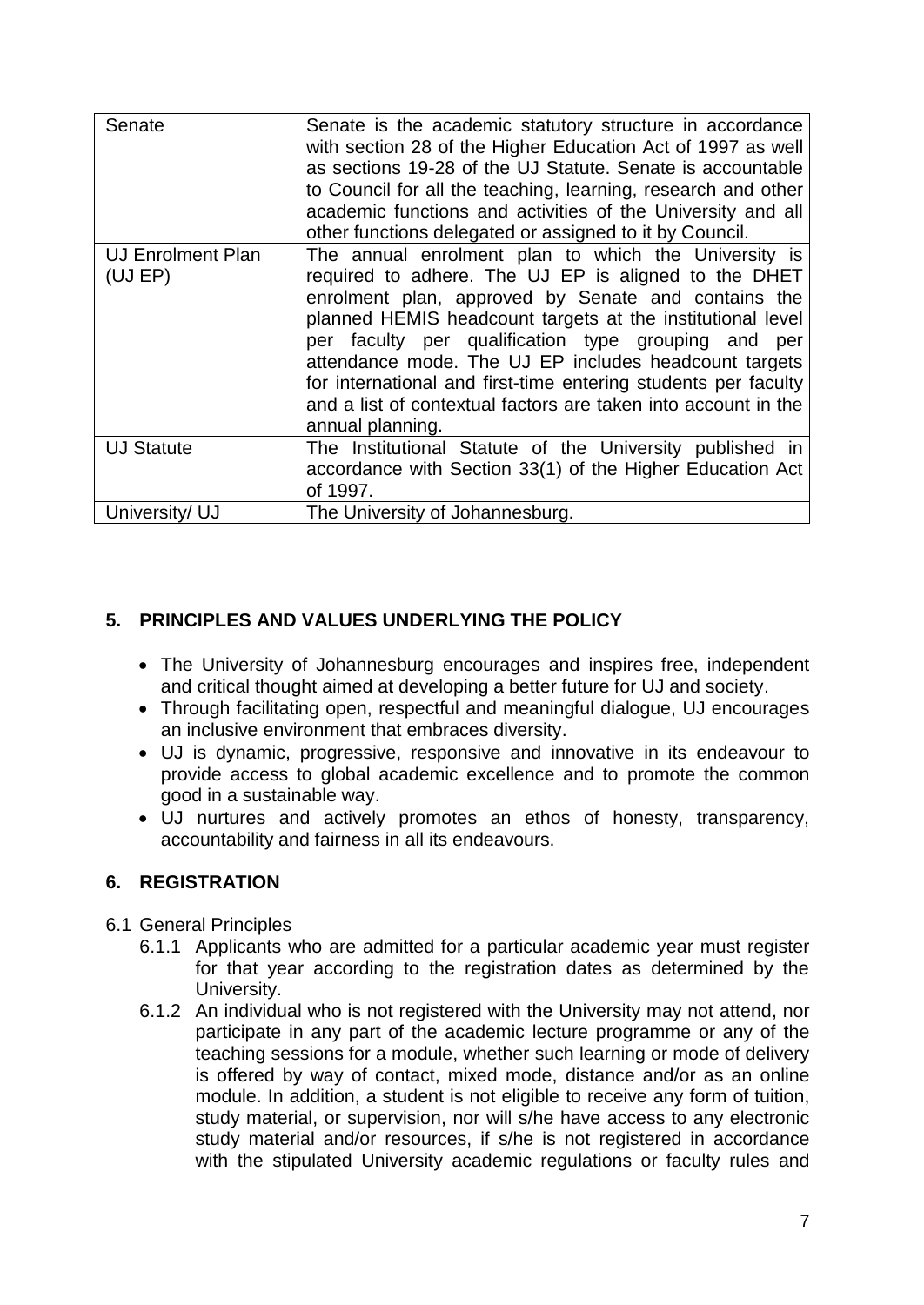regulations for the intended academic programme and/or module in the relevant academic year.

- 6.1.3 Registration takes place in accordance with the Programme Qualification Mix (PQM) and related UJ EP as approved by DHET.
- 6.1.4 The University does not guarantee that students (including those with a disability/impairment) who register for a qualification and successfully complete that qualification will be registered with a professional board/council or be successful in obtaining employment.
- <span id="page-7-0"></span>6.2 Programme Registration
	- 6.2.1 An applicant or student who has been formally admitted and who does not register for a programme before the registration cap is reached, excluding semester study abroad and exchange students, forfeits the right to register for that programme for the particular academic year.
	- 6.2.2 It is a requirement that a student signs a student agreement with the University of Johannesburg. This agreement can be in an electronic or hard copy format. Where a student is a minor, his/her parent or guardian must conclude the student agreement on his/her behalf. When concluding the student agreement (see 6.2.1 above) students bind themselves to the terms and conditions, policies, rules, regulations, procedures of the University and payment of the prescribed fees to the University.
	- 6.2.3 The University requires students and prospective student to provide it with certain personal information as defined in the Protection of Personal Information Act of 2013. The University will use the information to complete the registration process as well as for its administration and governance processes for the duration of the students' study at the University.
	- 6.2.4 Students may not register simultaneously for two qualifications at the University, or for a qualification or module at another university concurrently with their registration at UJ without the prior written consent of the Executive Dean or his/her delegated authority in the relevant faculty and the relevant authority of the other university.
	- 6.2.5 Senate may determine the minimum number of students who should register for a programme or a module for it to be offered on a particular campus and/or in a particular year.
	- 6.2.6 Faculty Boards may determine the maximum number of students who may register for a programme or module in accordance with the UJ EP or in order to ensure quality teaching.
	- 6.2.7 Students who are admitted for a fully online programme and who fail to register for that programme within the calendar year applied for will forfeit the right to register for the following calendar year. However, if the student was admitted for the fully online programme in the last four months of a calendar year, the admission will be carried over to the following calendar year.
	- 6.2.8 When registering, prospective students who register for the first time at the University may be required to submit all relevant and required information and/or documentation to the University before the registration process can take place.
	- 6.2.9 Applicants who are admitted to a programme for a particular academic year and students who are permitted to re-register in a particular academic year for a programme for which they were registered at the end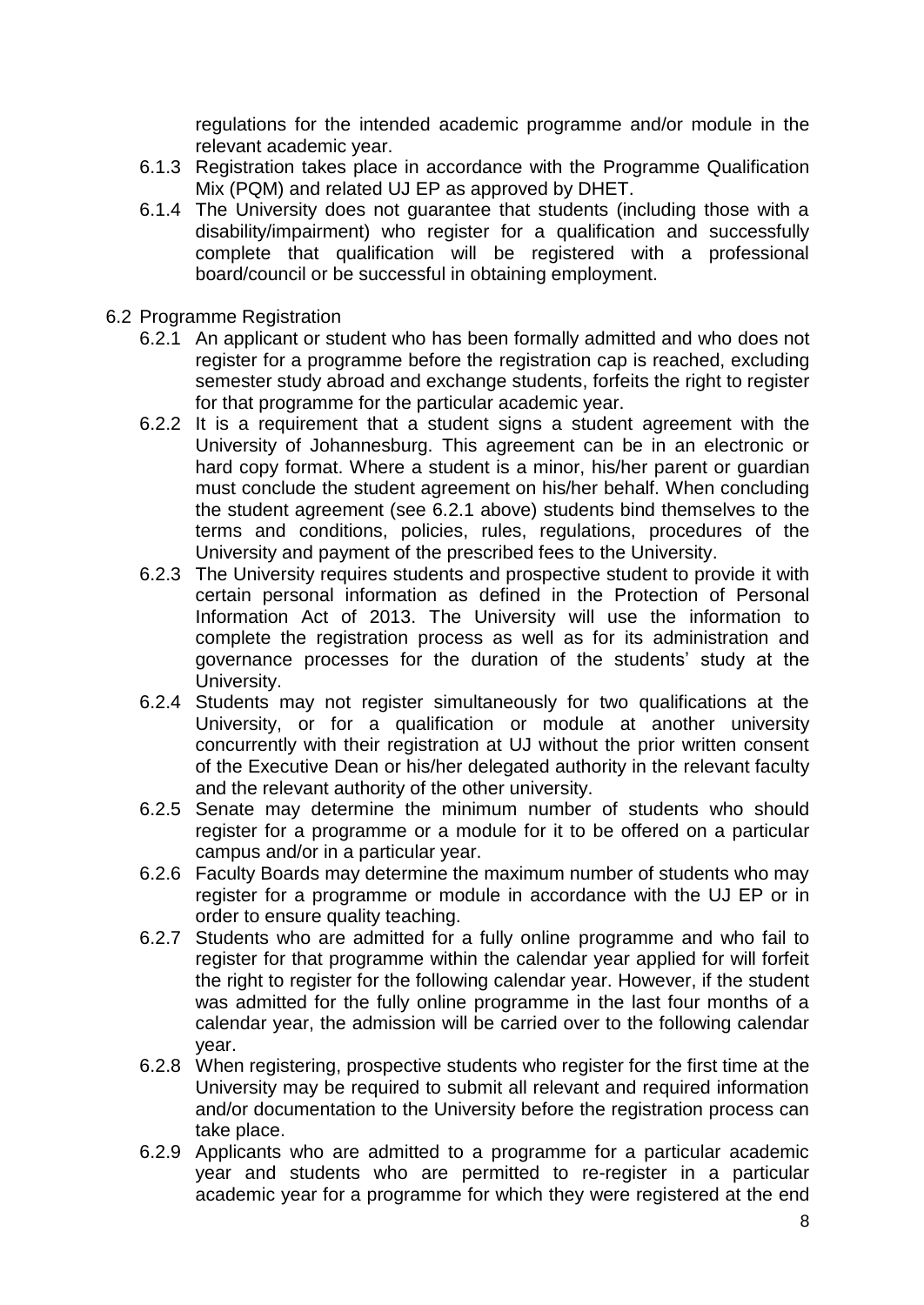of the previous academic year, must register annually in accordance with the approved academic calendar.

- 6.2.10 On non-completion of a qualification following the expiry of the registration period, a re-registration or re-application for the relevant qualification may be required. In re-registering for a qualification, a re-registration fee is applicable and the qualification must be completed within the required timeframe.
- 6.2.11 International students may register at the University if they meet the University's academic admission requirements and relevant immigration requirements, e.g. obtain valid study permits and satisfy all other registration requirements.
- 6.2.12 Pipeline qualifications are not available for registration for first-time entering students.
- 6.2.13 Students are only allowed to register for modules for non-degree purposes with the approval of the Registrar.
- 6.2.14 No late registration is permitted without the approval of the Registrar based on the provision of acceptable reasons.
- *6.2.15* Students/applicants may not register for a qualification if they do not have the required endorsement. *Please refer to the Academic Regulations for more information.*
- <span id="page-8-0"></span>6.3 Curriculum Requirements
	- 6.3.1 Students are required to register for an academic programme as contained in the Rules and Regulations of the University regardless of the mode of delivery.
	- 6.3.2 As per the requirements of the Higher Education Qualifications Subframework (2013: 11) "a maximum of 50% of the credits of a completed qualification may be transferred to another qualification, provided also that no more than 50% of the credits required for the other qualification are credits that have been used for a completed qualification".
	- 6.3.3 Only in exceptional cases may the Executive Dean or his/her delegated authority in consultation with the Registrar grant permission to complete an exit-level module at another higher education institution.
	- 6.3.4 A student may not register for more than the prescribed number of modules per academic year/semester/intake as:
		- a) approved by Faculty Board and Senate;
		- b) reflected in the Faculty Rules and Regulations and curriculum;
		- c) specified per year level.

Notwithstanding the above, the Executive Dean or his/her delegated authority of the faculty/college may approve the equivalent of two additional semester modules or one-year module per academic year.

- *6.3.5* After each registration, a period is provided in which students can make changes to their registration. *Please refer to the Academic Regulations for more information.*
- <span id="page-8-1"></span>6.4 Cancellation and/or Interruption of Studies
	- 6.4.1 Students may cancel their studies in a particular programme or module by official notification thereof before the date determined by the University as communicated in the registration letter. The onus is on the student to cancel. Cancellation requires the completion and submission of the relevant form.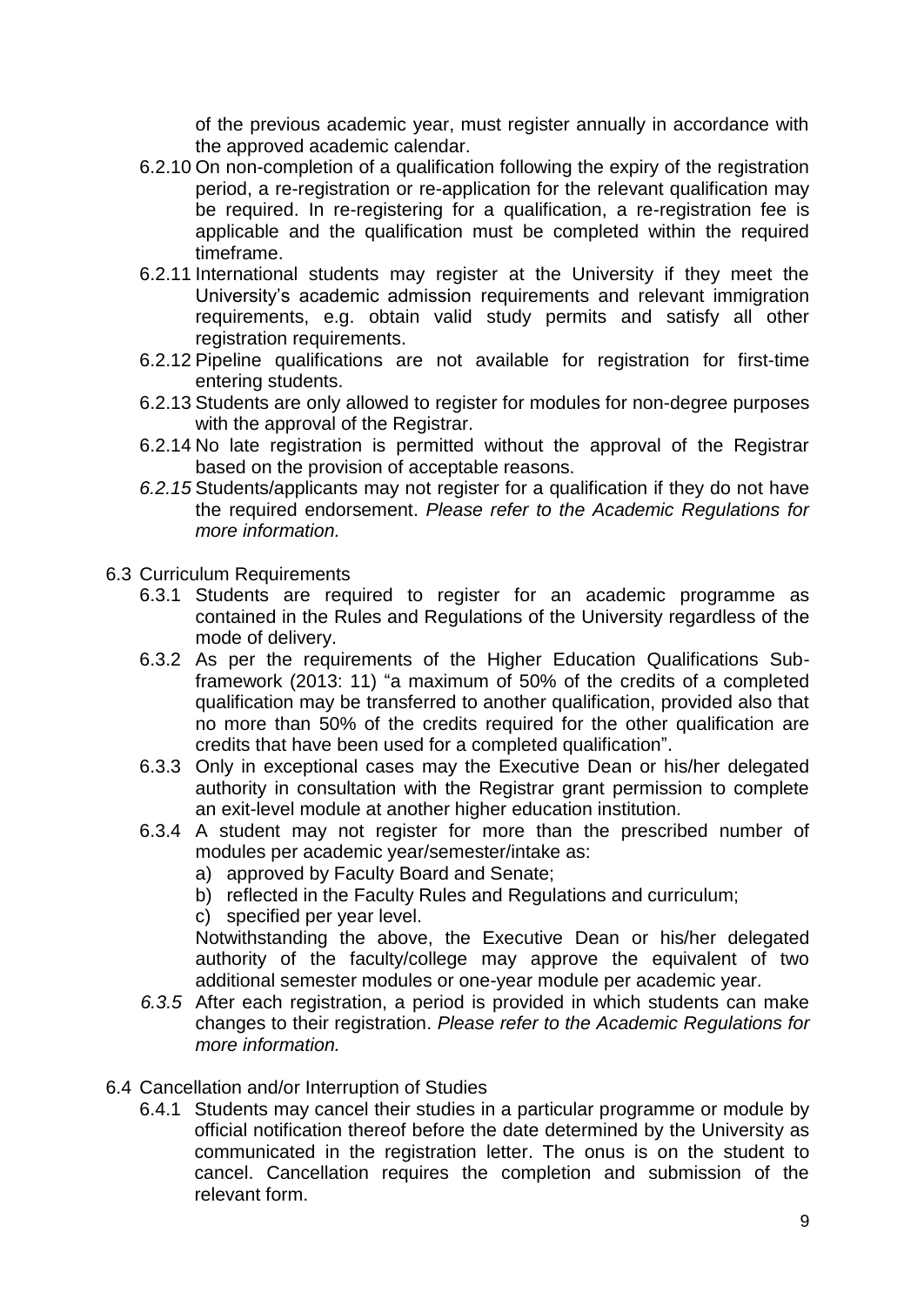- <span id="page-9-0"></span>6.4.2 Students who fail to comply with 6.4.1, in respect of any cancellation/interruption of study before the prescribed dates, forfeit any claim to the reimbursement of money for the module/s or course registered for, and/or remain liable for the full payment of all fees owing.
- 6.4.3 Cancellation of studies in a semester module(s) or a year module(s) within the 21-calendar day period before the beginning of the assessment opportunity will be regarded as absent from the assessment opportunity. Cancellation of studies in a continuous evaluation year module within the 42-calendar day period before the beginning of the assessment opportunities will be regarded as absent from the assessment opportunity.
- 6.4.4 Students registered for compulsory modules that they are repeating are not allowed to cancel those modules unless the cancellation relates to the cancellation of registration for the qualification.
- 6.4.5 De-registration by the faculty may occur under the following circumstances:
	- (a) The study period of a student has lapsed;
	- (b) In cases of unsatisfactory performance;
	- (c) In cases of gross misconduct;
	- (d) In cases where the student withdrew from the qualification;
	- (e) In cases where the student was found guilty after a disciplinary hearing;
	- (f) In the event of death or critical, indefinite hospitalisation due to illness or injury;
	- (g) In cases where the University establishes that there was an administrative error or it was provided with incorrect information or documentation during the application or registration process.
- 6.4.6 Continuing students register for a programme subject to the regulations that applied at the time of first registration for that particular programme, provided that:
	- (a) if the regulations are amended, students who commenced their studies under the previous regulations, and who have not interrupted their studies, and who are compliant with all the rules applicable at the time of their first registration, may complete their studies according to the previous regulations, provided that they complete their studies within the maximum period allowed;
	- (b) if the new regulations are beneficial to them, students may complete their studies under these new regulations;
	- (c) the Faculty Board may set special transitional arrangements, approved by Senate, in respect of programmes where a change has been approved, and determine a date on which the new regulations will be phased in and previous regulations phased out.
- 6.4.7 Students who interrupt their studies are required to apply for special permission from the relevant Faculty to continue their studies. Continuation of studies may be subject to conditions.
- 6.4.8 The Registrar may grant approval for the interruption of studies when there is an exceptional motivation or reason why a student cannot, at that stage, continue with his/her studies. Continuation of studies may be subject to conditions.

*Please refer to the Academic Regulations, Faculty Rules and Regulations and Fee Booklet for more information.*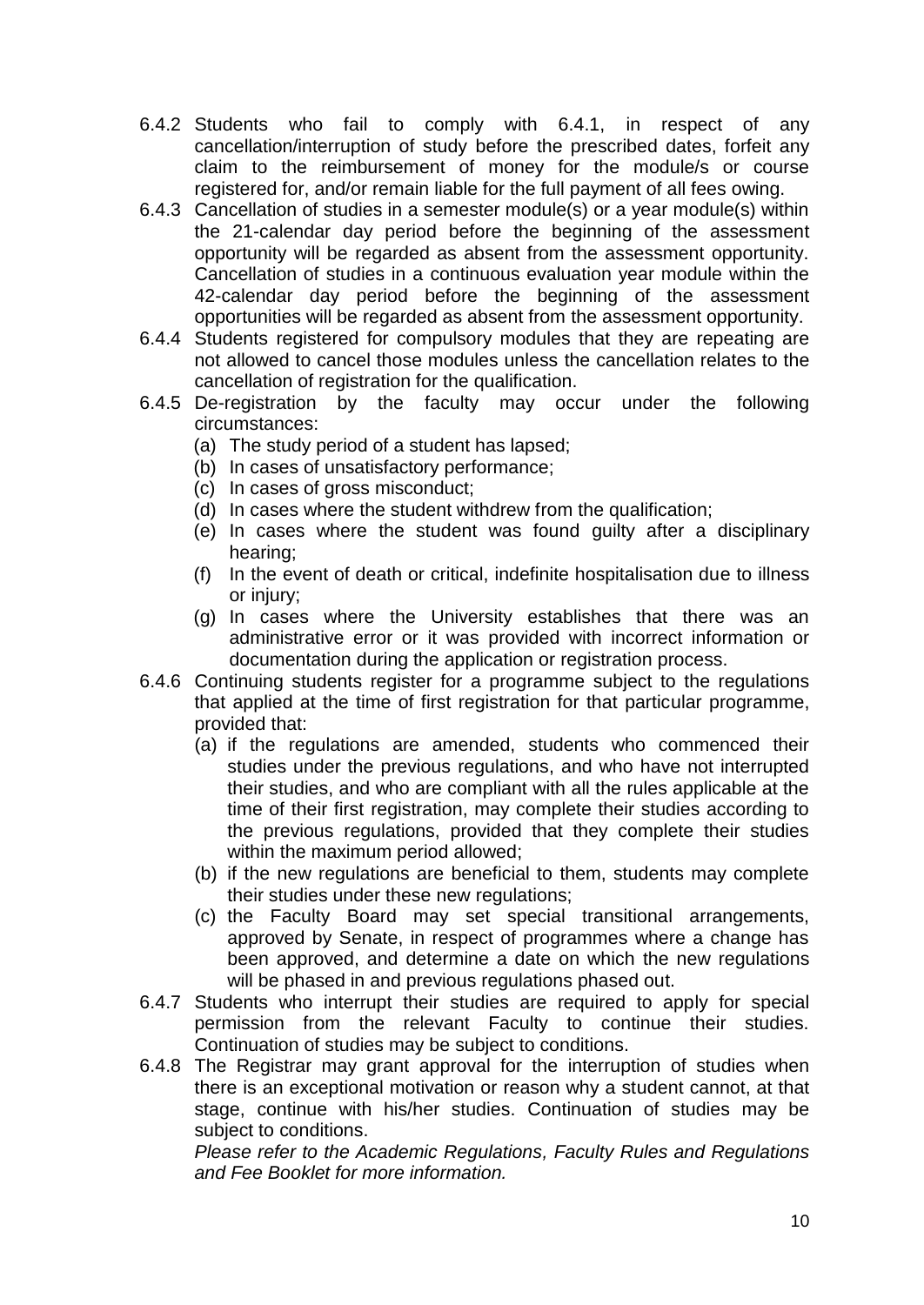### 6.5 Appeals

- 6.5.1 Students may lodge an appeal against their academic exclusion or disciplinary action before the next registration period.
- 6.5.2 Renewal of registration is subject to the outcome of the appeal process. *Please refer to the Academic Regulations, Faculty Rules and Regulations and the Judicial Policy for more information.*
- <span id="page-10-0"></span>6.6 Registration Period
	- 6.6.1 The Management Executive Committee (MEC) may, by notice to the applicants and students, bring the closing date for registration for a programme forward to remain within the caps of the DHET EP, UJ EP or Faculty Detailed Plan. The MEC may approve amendments to the UJ EP or Faculty Detailed Plan during registration to achieve and remain within enrolment caps and targets.
	- 6.6.2 Students are not permitted to register beyond the prescribed and approved registration periods unless the MEC formally extends the registration period.
	- 6.6.3 The registration of students is valid for the applicable registration period only and lapses on expiry of this period.

#### <span id="page-10-1"></span>6.7 Finance

6.7.1 Integral to the University of Johannesburg's commitment to excellence is the quality of its programmes and the availability of competitive fees. In the interest of institutional efficiency and effectiveness, the financial system for the distribution of fees and the income generated from the mentioned programmes are compliant with the principles of sound financial governance.

*Please refer to the UJ Fees Booklet and the Academic Regulations for more information.*

- <span id="page-10-2"></span>6.8 Internationalisation
	- 6.8.1 International students may register at the University if they meet the University's academic admission requirements and have complied with all the immigration regulation requirements. *Refer to the University requirements published annually.*

#### <span id="page-10-3"></span>6.9 Residence Registration

This Policy should be read in conjunction with the Residence Policy.

6.9.1 No student will be allowed to move into a residence without proof of academic registration, and proof of residence registration.

### <span id="page-10-4"></span>**7. DEVIATION FROM THIS POLICY**

No deviation from this Policy will be permitted unless approved by the Registrar.

### <span id="page-10-5"></span>**8. REVIEW**

Regular review of the Policy is conducted in accordance with the approved University Policy on Policy Development. This takes place in consultation with the relevant quality assurance structures at management and institutional level under the auspices of the official custodian of this Policy namely the Registrar to